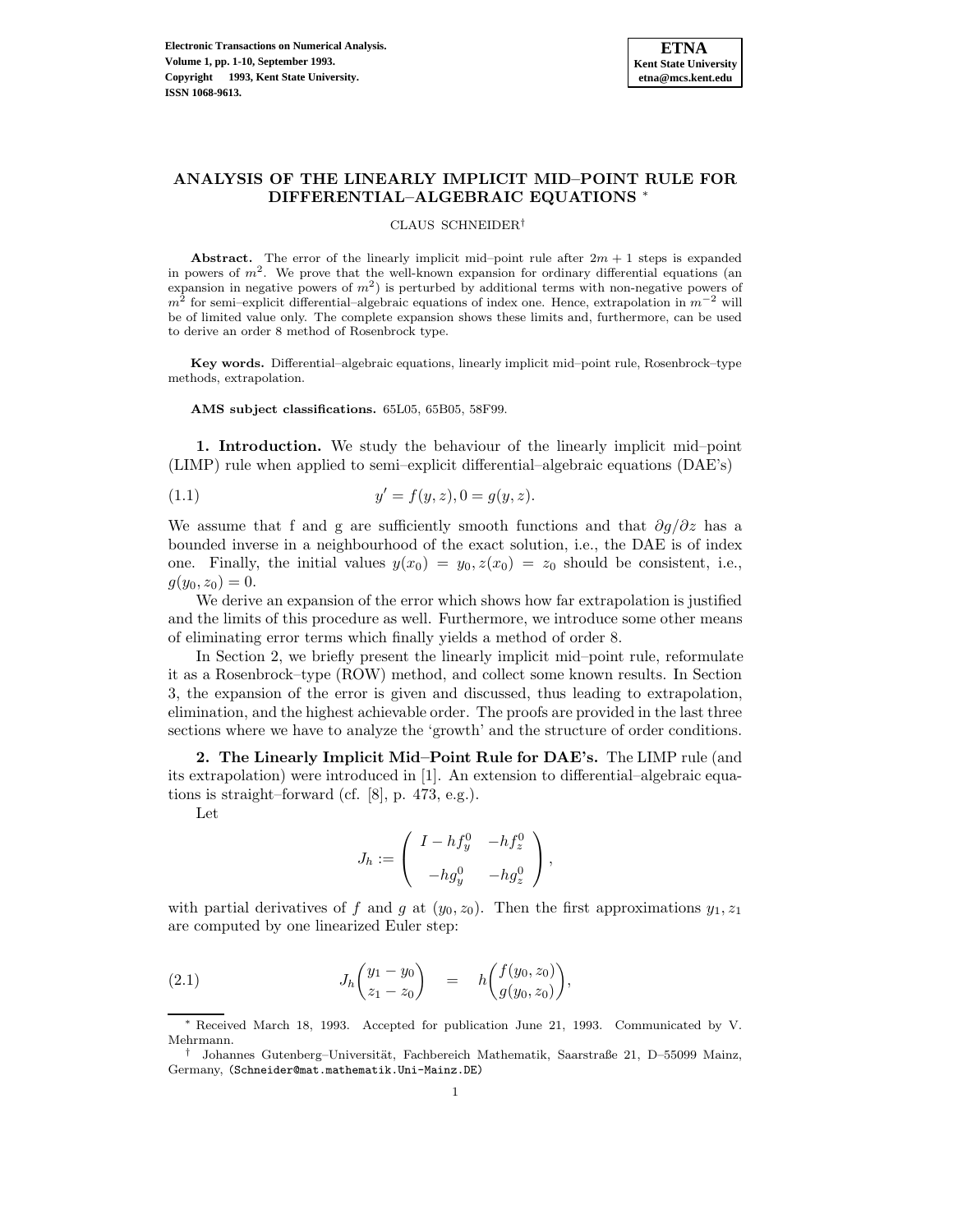whereas the approximations  $y_{i+1}, z_{i+1}, i = 1(1)2m$  are defined by

(2.2) 
$$
J_h\begin{pmatrix} y_{i+1} - y_i \ z_{i+1} - z_i \end{pmatrix} = \begin{pmatrix} J_h - \begin{pmatrix} 2I & 0 \ 0 & 0 \end{pmatrix} \end{pmatrix} \begin{pmatrix} y_i - y_{i-1} \ z_i - z_{i-1} \end{pmatrix} + 2h \begin{pmatrix} f(y_i, z_i) \ g(y_i, z_i) \end{pmatrix}
$$

Finally, a smoothing step provides the numerical solution at  $x_0 + H(H := 2mh)$ :

(2.3) 
$$
y_h(x_0 + H) := (y_{2m+1} + y_{2m-1})/2,
$$

$$
z_h(x_0 + H) := (z_{2m+1} + z_{2m-1})/2.
$$

In order to study the errors  $y_h(x_0 + H) - y(x_0 + H)$  and  $z_h(x_0 + H) - z(x_0 + H)$ of the LIMP rule, we reformulate the method as an ROW method following ideas of [4]. Set  $k_0 := 2m(y_1 - y_0), k_j := m(y_{j+1} - y_{j-1}), j = 1(1)2m$ . Then the steps (2.1-3) may be collected as one step (from  $x_0$  to  $x_0 + H$ ) of a  $(2m + 1)$ -stage ROW method which is given by the data  $\alpha, A \in \mathbb{R}^{(2m+1)\times (2m+1)}, b \in \mathbb{R}^{2m+1}$ . ROW methods are explained for ODE's and DAE's, e.g., in [8]. In our case

(2.4) 
$$
(\alpha)_{ij} = \frac{1}{m} \begin{cases} 1/2, & j = 0 \ 1, & 0 < j < i \ 0, & \text{otherwise,} \end{cases}
$$
 and  $i \text{ odd,}$ 

(2.5) 
$$
A = I/(2m) + S\alpha \text{ with the shift } S := \begin{pmatrix} 0 & & & \\ 1 & 0 & & \\ 0 & 1 & 0 & \\ \vdots & \vdots & \vdots & \vdots \\ 0 & \dots & 0 & 1 & 0 \end{pmatrix},
$$

(2.6) 
$$
b^T = \text{ last row of } A = (1/2, 0, 1, 0, 1, ..., 0, 1, 0, 1/2)/m.
$$

Hence, the method is stiffly accurate (cf. [8] p. 448) and

(2.7) 
$$
b^T A^{-1} = (0, 0, \dots 0, 1) \in \mathbb{R}^{2m+1}.
$$

For the analysis to come, we finally need that

(2.8) 
$$
(\alpha A^{-1})_{ij} = 2m(\alpha)_{ij}(-1)^{[j/2]}(-1)^{[(i-1)/2]},
$$

where [r] denotes the integer part of  $r \in \mathbb{R}$  and i, j vary between 0 and 2m. Now we can apply Roche's analysis of ROW methods (see [10] and[11]) while studying the order of the method and the possibilities to increase the order by some sort of 'extrapolation'.

It is easy to see that  $b^T e = 1, e^T := (1, 1, ..., 1) \in \mathbb{R}^{2m+1}, b^T A^{-1} e = 1$ , and that  $b^T Ae = 1/2 + 1/(4m^2) \neq 1/2$ . Hence the LIMP rule yields an ROW method which is convergent of order 1 (cf. [3] and [11]). This order can be increased by eliminating the  $1/(4m^2)$ –error term with extrapolation. In the ODE case, Bader & Deuflhard proved in [1] that the LIMP rule allows an expansion of the error in positive powers of  $m^{-2}$  which could be successfully exploited for extrapolation. For stiff equations, however, perturbations are introduced (cf. [6]) making extrapolation less useful. At DAE's (of index 1), finally,  $m^{-2}$ -extrapolation achieves order 5 at most (cf. [5] and [8] p. 473), in general. On the other hand, a perturbed asymptotic expansion could be derived for the linearly implicit Euler rule for DAE's (cf. [3]), but the techniques used in that paper failed for the LIMP rule, and the complete expansion of its error remained unknown.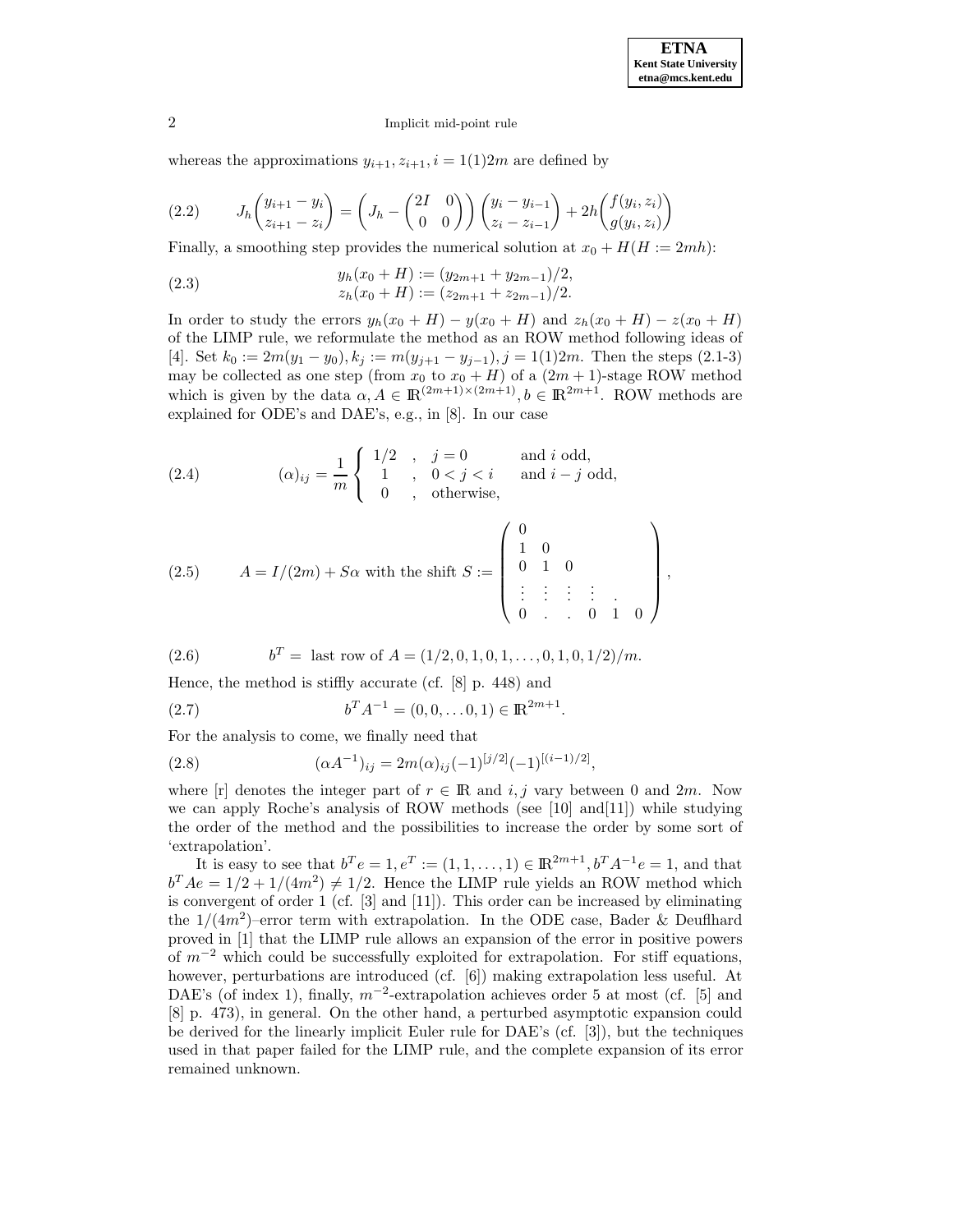### Claus Schneider 3

**3. Expansion of the Error.** The following theorem will show that the error of the LIMP rule allows an expansion in negative powers of  $m<sup>2</sup>$  which is perturbed by oscillating terms of the same kind and additional error terms involving non-negative powers of  $m^2$ . This explains the limited advantage of the standard extrapolation for DAE's. Furthermore, it shows that the perturbation is quite different from that of the linearly implicit Euler rule.

THEOREM 3.1. Let  $q \in \mathbb{N}$ . For sufficiently smooth f and g and regular  $g_z^0$  hold the following expansions of the error introduced by  $2m+1$  steps of the LIMP rule with stepsize  $h(H = 2mh)$  — or the error introduced by one step of the associated ROW method with stepsize H, respectively:

$$
y_h(x_0 + H) - y(x_0 + H) = H \sum_{i=1}^{q-1} H^i p_{1,i}(m^2) / (m^2)^{[(i+1)/2]} +
$$
  
(3.1)  

$$
(-1)^m H^3 \sum_{i=1}^{q-3} H^i p_{2,i+2}(m^2) / (m^2)^{[(i+3)/2]} +
$$
  

$$
(-1)^m H^7 \sum_{i=1}^{q-7} H^i r_{1,i}(m^2) + H^8 \sum_{i=1}^{q-8} H^i r_{2,i}(m^2) + O(H^{q+1}),
$$

where  $p_{1,i},p_{2,i},r_{1,i},r_{2,i}$  are polynomials of degree  $[(i-1)/2]$  with coefficients depending on  $x_0, f, g$  but not on H or m. Likewise,

$$
z_h(x_0 + H) - z(x_0 + H) = H^2 \sum_{i=1}^{q-2} H^{i-1} \hat{p}_{1,i}(m^2) / (m^2)^{[(i+1)/2]} +
$$
  
(3.2)  

$$
(-1)^m H^3 \sum_{i=1}^{q-3} H^{i-1} \hat{p}_{2,i+1}(m^2) / (m^2)^{[(i+2)/2]} +
$$
  

$$
(-1)^m H^5 \sum_{i=1}^{q-5} H^{i-1} \hat{r}_{1,i}(m^2) + H^8 \sum_{i=1}^{q-8} H^{i-1} \hat{r}_{2,i}(m^2) + O(H^{max\{q,2\}}),
$$

where the functions with a  $\hat{ }$  have the same properties as those without one.

We will prove the Theorem 3.1 in the sections to come, but first, some remarks, interpretations, and comments are in order.

REMARKS.

- (i)  $q = 3$ : One step of Richardson's extrapolation in  $m^{-2}$  starting with  $(y_{h_1}, z_{h_1};$  $H = 2m_1h_1$ ) and  $(y_{h_2}, z_{h_2}; H = 2m_2h_2)$  yields an ROW method of order three, i.e., the local error in the approximation of y is  $O(H<sup>4</sup>)$  and the error for z is  $O(H^3)$ .
- (ii)  $q = 5$ : Two extrapolations lead to order 5 when  $m_1, m_2$ , and  $m_3$  are all odd or all even; otherwise order three cannot be improved because of the  $(-1)^m$ terms.
- (iii)  $q = 7$ : A third extrapolation step as in (ii) will give order 8 in the ycomponent only. In the z-component there remains  $H^5(-1)^m\hat{r}_{1,1}$ , which is not affected by extrapolation.
- (iv)  $q = 9$ : In general, it is impossible to achieve order 9 for the ROW method because of  $r_{2,1}$  and  $\hat{r}_{2,1}$  which do not depend on m at all.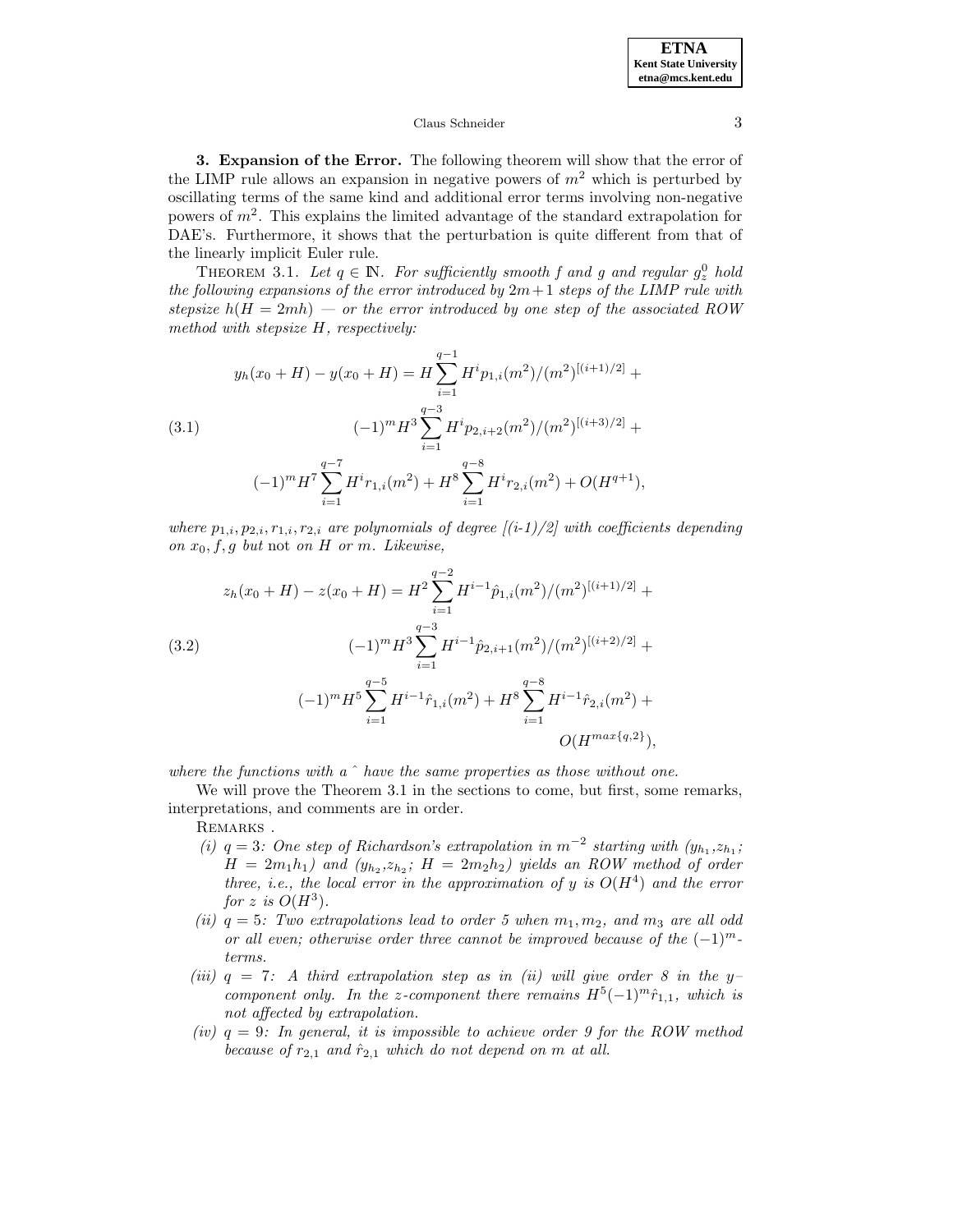However, the expansion shows how to construct a method of order 8 : Perform three extrapolation steps with even  $m_j$  and the same with odd  $m_j$ ,  $j = 1(1)4$ . This will eliminate the terms containing  $m^{-2}$ ,  $m^{-4}$ ,  $m^{-6}$ . Then average the two results in order to eliminate  $\hat{r}_{1,1}(m^2)$  and  $r_{1,1}(m^2)$ , as well. Hence we arrive at order 6 for z and 8 for y, i.e., order 6 for the method. Obviously, this process would be far too expensive for practical applications, but in theory, even  $m^{-8}$  could be eliminated by a fourth step in the previous extrapolation. Then the approximation of  $y$  is of order 9, but for the z-component, there are still remaining  $\hat{r}_{1,3}(m^2)$  and  $\hat{r}_{1,4}(m^2)$  which are both terms in  $m^2$  only. They finally could be eliminated in order to obtain the  $H^8$  for z, i.e., an ROW method of order 8. Unfortunately, the elimination of the  $m^2$ -terms cannot be achieved by the kind of extrapolation used up to now. Fortunately, formulas for the recursive elimination of unconventional terms are given in [13]. They can be used to remove the  $m^2$ -terms. We do not go into the details of this process, but we want to emphasize that even standard extrapolation with  $m_{j-k}, \dots, m_j$  amplifies the  $m^2$ -terms in the extrapolated result by  $\sum_{i=j-k}^{j} m_i^2$  (interpolate  $1/x^2$  at  $m_i^{-2}$  with a polynomial in  $x^2$ and evaluate at 0). This clearly shows that the  $m<sub>i</sub>$  used for extrapolation should be as small as possible if we want to avoid an unpleasant growth of the error constants. Furthermore, extrapolating more than four steps would eliminate some error terms but increase others at the same time. Therefore, higher accuracy requires a smaller  $H$ , i.e., more ROW steps and more updates of the Jacobian which makes sense because we are trying to solve nonlinear equations  $g(y, z) = 0$ , too. Before proving the Theorem, some final remarks.

REMARKS.

- (i) In the trivial case of linear constraints q in  $(1.1)$ , the unperturbed expansion of the ODE case is still valid.
- (ii) If g happens to be linear in  $z$  only, then the unpleasant non-negative powers of  $m^2$  do not appear at all, but the oscillating terms in  $m^{-2}$  are still present. Hence, extrapolation can be successfully performed with even (odd)  $m_i$  only. Otherwise the order is bounded by three again.
- (iii) The ROW method of order 8 needs quite a lot of work and is probably of theoretical interest only.

The assertions of the first two remarks may be deduced from the results in Section 6. There it is shown which trees lead to the unpleasant terms in the expansions (3.1) and (3.2), and it is easy to see that the elementary differentials of these critical trees vanish in the given cases. Now the proofs will be derived in three steps progress from nice trees to a tedious counting procedure.

**4. How the Trees are Growing.** The order conditions of Runge–Kutta and ROW methods may be derived from trees ( cf. [2], [7], [8]). There are trees with meagre roots leading to conditions for order k which have the form  $b^T x^{(k)} = \sigma, \sigma =$  $\sigma(x^{(k)})$ . We will call them y-conditions and  $x^{(k)}$  an order-vector for y and order k. Additional conditions for order  $k$  of the z-component are derived from trees with fat roots. They are given by equations like  $b^T A^{-1} u^{(k)} = \lambda, \lambda = \lambda(u^{(k)})$  (cf. [10] and [11]). In our case  $b^T A^{-1} u^{(k)} = (u^{(k)})_{2m}$ . Consequently, we will call them *z*-conditions and  $u^{(k)}$  an order-vector for z and order k. If  $k = 1$  then there exists only one order-vector for  $y: x^{(1)} = (1, 1, ..., 1)^T =: e; \sigma(x^{(1)}) = 1$ . The z-conditions start with  $k = 2$  and one order–vector for  $z : u^{(2)} = (\alpha e)^2$  (componentwise squaring);  $\lambda(u^{(2)}) = 1$ .

It is easy to construct y–conditions of order  $q > 1$  (cf. [13] and [9] for a detailed proof):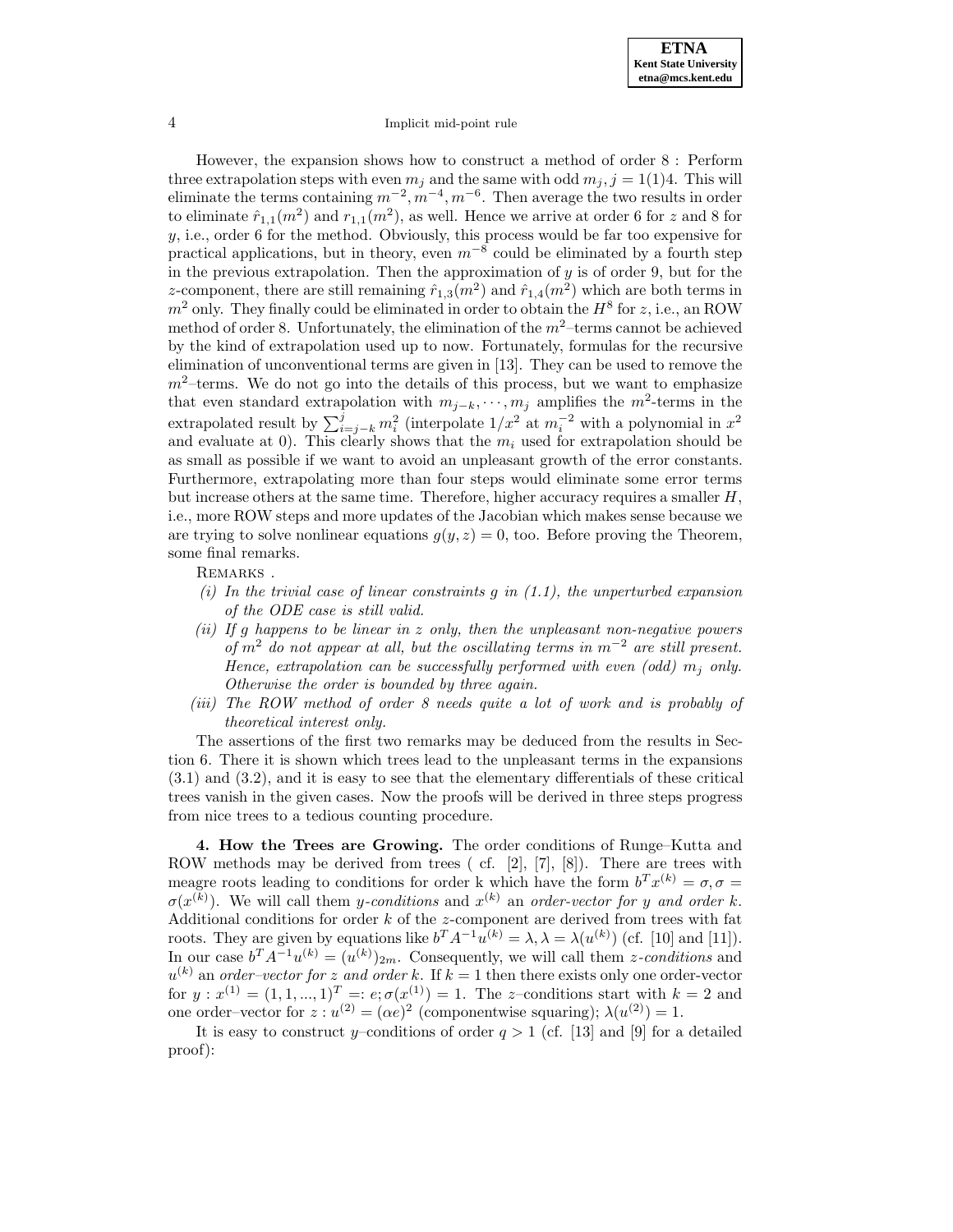**ETNA Kent State University etna@mcs.kent.edu**

#### Claus Schneider 5

- 1) If  $b^T x^{(q-1)} = \sigma$  is a y-condition for order  $q-1$ , then  $b^T A x^{(q-1)} = \sigma / q$  is a y–condition for order q.
- (4.1) 2) If  $b^T A^{-1}u^{(q-1)} = \lambda$  is a z–condition for order  $q-1$ , then  $b^T u^{(q-1)} = \lambda / q$  is a y–condition for order q.

Hence,  $Ax^{(q-1)}$  and  $u^{(q-1)}$  are order–vectors for y and order  $q; \sigma(Ax^{(q-1)}) =$  $\sigma(x^{(q-1)})/q, \sigma(u^{(q-1)}) = \lambda(u^{(q-1)})/q.$ 

The real problem are the z–conditions. For order  $q > 1$  they are constructed by combining previous order–vectors in the following way (cf. [8], [10], [11]):

(4.2) If 
$$
k_1, k_2 \ge 0, k_1 + k_2 > 1, k_1 + k_2 \le q
$$
 and  
\n
$$
\sum_{i=1}^{k_1} \nu_i + \sum_{j=1}^{k_2} \mu_j = q \text{ with } 1 \le \nu_1 \le \nu_2 \le \dots \le \nu_{k_1},
$$
\n
$$
2 \le \mu_1 \le \mu_2 \le \dots \le \mu_{k_2},
$$

and if  $b^T x^{(\nu_i)} = \sigma_{\nu_i}$  are y–conditions for order  $\nu_i, b^T A^{-1} u^{(\mu_j)} = \lambda_{\mu_j}$  are z–conditions for order  $\mu_i$ , then

$$
u^{(q)} := [(\alpha x^{(\nu_1)}) * (\alpha x^{(\nu_2)}) * \dots * (\alpha x^{(\nu_{k_1})}) * (\alpha A^{-1} u^{(\mu_1)}) * \dots * (\alpha A^{-1} u^{(\mu_{k_2})})]
$$

is an order–vector for z and order  $q$  ('\*' means componentwise multiplication), and

$$
b^{T} A^{-1} u^{(q)} = \prod_{i=1}^{k_1} \sigma_{\nu_i} \prod_{j=1}^{k_2} \lambda_{\mu_j} =: \lambda(u^{(q)})
$$

yields a *z*-condition for order  $q$ .

In the sequel, we have to show that the 'extrapolated' LIMP rule actually achieves order 8, i.e., it satisfies 1731 order conditions constructed by the rules just described. Lucky enough, we are only interested in the structure of these conditions for the LIMP rule with respect to  $m$  and not in the details. Obviously, this structure is influenced by the following operations: Multiplication of an order–vector by  $\alpha, \alpha A^{-1}, A, b^T$ , or  $b^T A^{-1}$ , and by componentwise multiplication of order-vectors. We will show that order–vectors which are produced according to  $(4.1-2)$  by  $\alpha$  or A of the LIMP rule (given in  $(2.4-5)$ ), do not fulfill the associated order conditions exactly, in general, but the error allows an expansion like  $(3.1)$  or  $(3.2)$  with  $H := 1$  and q depending on the actual order. Hence, this error can be eliminated — within the asserted limits by extrapolation and other linear combinations of approximations computed by the LIMP rule with various stepsizes.

**5. Structure of the Order–Vectors.** In the first step we will see that an oscillating term is introduced by  $\alpha A^{-1}$ . Remember that  $u_j^{(2)} = (\alpha e)_j^2 = j^2/(4m^2)$ and hence  $\alpha A^{-1}u^{(2)}$  is one part of some order–vectors for z and order  $\geq 3, y$  and order  $\geq 4$ , respectively.

LEMMA 5.1. Let  $r \in \mathbb{N}$  and  $v_j := j^r, j = 0(1)2m$ . Then

$$
(\alpha A^{-1}v)_i = \begin{cases} 0 & , i = 0, \\ p_{r/2}(i^2) - C(-1)^{i/2} & , i \text{ even and } i > 0, \\ q_{r/2}(i^2) & , i \text{ odd}, \end{cases}
$$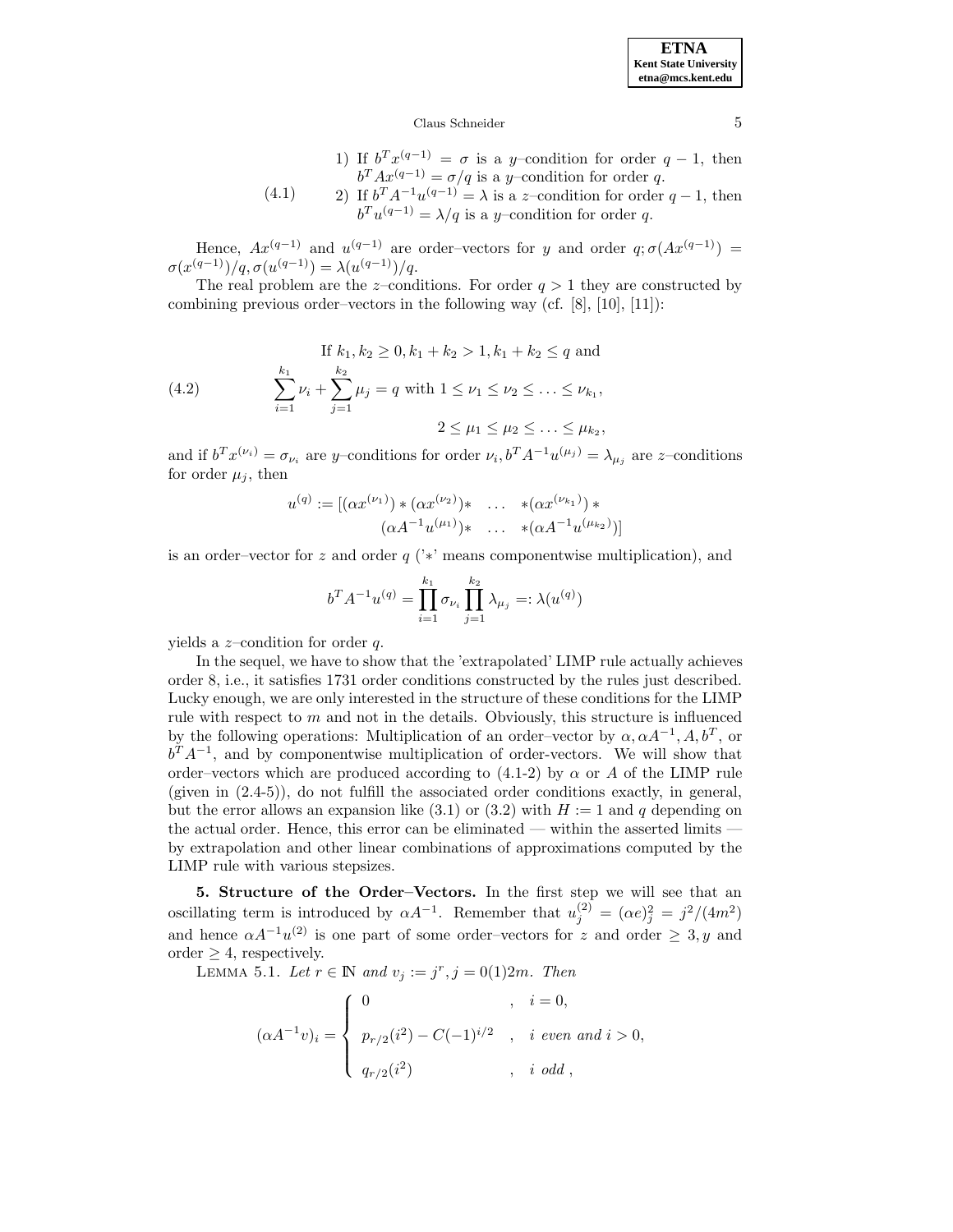for r even, and

$$
(\alpha A^{-1}v)_i = \begin{cases} i \cdot p_{(r-1)/2}(i^2) & , i \text{ even,} \\ i \cdot q_{(r-1)/2}(i^2) + D(-1)^{(i+1)/2} & , i \text{ odd,} \end{cases}
$$

for r odd,  $i = 0(1)2m$ . Here p and q are polynomials of degree r/2 or  $(r - 1)/2$ , respectively, with leading coefficient 1.

*Proof.* Using  $(2.4)$  and  $(2.8)$  we get

$$
(\alpha A^{-1}v)_i = 2 \begin{cases} \sum_{\mu=1}^{i/4} [(4\mu - 1)^r - (4\mu - 3)^r] & , i \equiv 0 \mod 4, \\ \sum_{\mu=1}^{(i-1)/4} [(4\mu)^r - (4\mu - 2)^r] & , i \equiv 1 \mod 4, \\ 1 + \sum_{\mu=1}^{(i-2)/4} [(4\mu + 1)^r - (4\mu - 1)^r] & , i \equiv 2 \mod 4, \\ \sum_{\mu=0}^{(i-3)/4} [(4\mu + 2)^r - (4\mu)^r] & , i \equiv 3 \mod 4. \end{cases}
$$

In the brackets there are expressions of the form  $(a + 1)^r - (a - 1)^r$  which have to be expanded in powers of a. Summing up these terms with the Euler–MacLaurin summation formula for the mid–point rule (as quadrature rule !) (cf. [14] p.135) yields the desired structure of  $(\alpha A^{-1}v)_i$ . Furthermore, it can be seen that C and D are non–vanishing constants depending on r and the first  $[(r-1)/2]$  Bernoulli– numbers.  $\square$ 

The next lemma shows how the oscillation is amplified by  $\alpha A^{-1}$ . For  $u^{(4)}$  :=  $(\alpha e) * \alpha A^{-1}[(\alpha e) * \alpha A^{-1}(\alpha e)^2]$  this amplification appears at first.

LEMMA 5.2. Let  $r \in \mathbb{N}$  and  $v_j := j^r(-1)^{j/2}(-C)$ , j even,  $v_j := j^r(-1)^{(j+1)/2}D$ , j odd,  $j = 0(1)2m$ . Then

$$
(\alpha A^{-1}v)_i = i \cdot p_{r/2}(i^2) \cdot \begin{cases} D(-1)^{i/2} & , i \quad even, \\ C(-1)^{(i+1)/2} & , i \quad odd, \end{cases}
$$

for r even, and

$$
(\alpha A^{-1}v)_i = p_{(r+1)/2}(i^2) \cdot \begin{cases} D(-1)^{i/2} & , i \text{ even,} \\ C(-1)^{(i+1)/2} & , i \text{ odd,} \end{cases}
$$

for r odd,  $i = 0(1)2m$ . The leading coefficient of p is  $1/(r+1)$ . Proof. Now

$$
(\alpha A^{-1}v)_i = 2\begin{cases} C(-1)^{(i+1)/2} & \sum_{\mu=1}^{(i-1)/2} (2\mu)^r , i \text{ odd,} \\ D(-1)^{i/2} & \sum_{\mu=1}^{i/2} (2\mu - 1)^r , i \text{ even.} \end{cases}
$$

and — no surprise — the mid-point rule again proves the lemma.  $\square$ 

Combining the two lemmas we obtain the impact of  $\alpha A^{-1}$  on an expression which is already perturbed by an oscillation.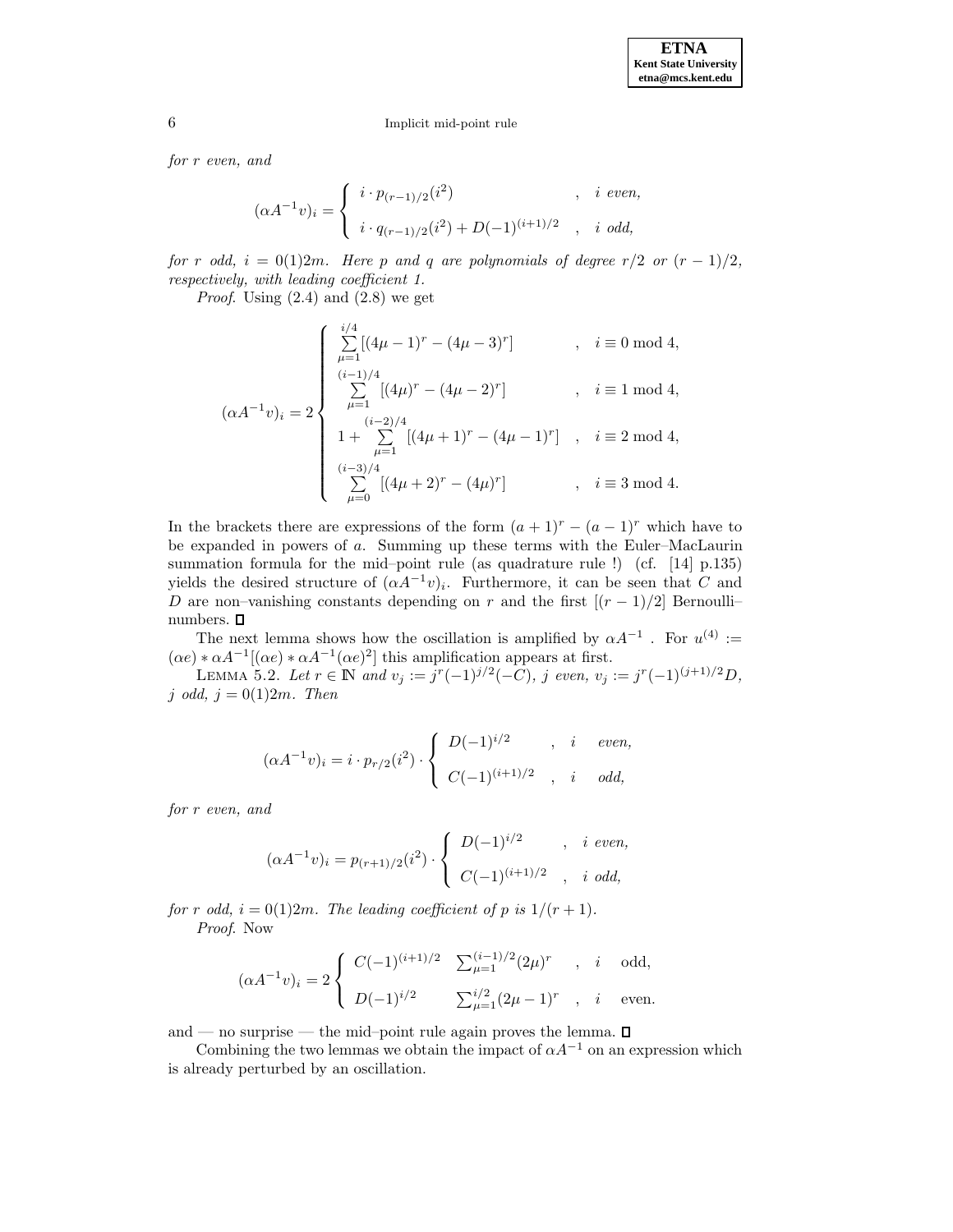## Claus Schneider 7

LEMMA 5.3. Let  $r \in \mathbb{N}, k, l, n \in \mathbb{N}_0$  and

(5.1) 
$$
\hat{v}_j := \begin{cases} p_l(j^2) + (-1)^{j/2} \rho_n(j^2) & , j \text{ even,} \\ q_l(j^2) + (-1)^{(j+1)/2} \tau_k(j^2) \cdot j & , j \text{ odd,} \end{cases}
$$

(5.2) 
$$
\hat{w}_j := \begin{cases} j \cdot p_l(j^2) + (-1)^{j/2} \rho_n(j^2) \cdot j & , j \text{ even,} \\ j \cdot q_l(j^2) + (-1)^{(j+1)/2} \tau_k(j^2) & , j \text{ odd,} \end{cases}
$$

with polynomials  $p, q, \rho, \tau$  of degrees given by their respective subscripts. Furthermore, define  $v_j := j^r \hat{v}_j, w_j := j^r \hat{w}_j, j = 0 (1) 2m$ . Then

$$
(\alpha A^{-1}v)_i = \begin{cases} q_{l+r/2}(i^2) + (-1)^{i/2} \tau_{k+1+r/2}(i^2) & , i \text{ even,} \\ p_{l+r/2}(i^2) + (-1)^{(i+1)/2} \rho_{n+r/2}(i^2) \cdot i & , i \text{ odd,} \end{cases}
$$

$$
(\alpha A^{-1}w)_i = \begin{cases} i \cdot q_{l+r/2}(i^2) + (-1)^{i/2} \tau_{k+r/2}(i^2) \cdot i & , i \text{ even,} \\ i \cdot p_{l+r/2}(i^2) + (-1)^{(i+1)/2} \rho_{n+1+r/2}(i^2) & , i \text{ odd,} \end{cases}
$$

for even r, and

$$
(\alpha A^{-1}v)_i = \begin{cases} i \cdot q_{l+(r-1)/2}(i^2) + (-1)^{i/2} \tau_{k+1+(r-1)/2}(i^2) \cdot i, & i \text{ even,} \\ i \cdot p_{l+(r-1)/2}(i^2) + (-1)^{(i+1)/2} \rho_{n+(r+1)/2}(i^2), & i \text{ odd,} \end{cases}
$$

$$
(\alpha A^{-1}w)_i = \begin{cases} q_{l+(r+1)/2}(i^2) + (-1)^{i/2} \tau_{k+(r+1)/2}(i^2) & , i \text{ even,} \\ p_{l+(r+1)/2}(i^2) + (-1)^{(i+1)/2} \rho_{n+(r+1)/2}(i^2) \cdot i & , i \text{ odd,} \end{cases}
$$

for r odd,  $i = 0(1)2m$ . The leading coefficients of  $p_l$  and  $q_l$  become the leading coefficients of the new  $p_{\bullet}$  and  $q_{\bullet}$ .

It is interesting to notice that the pairs  $(q, \tau)[(p, \rho)]$  move from the odd [even] positions in  $v$  and  $w$  to the even [odd] ones after the operations described in the Lemma 5.3, but there is a different increase of the degrees: The highest exponent of the oscillations is *increased by*  $r+1$  whereas there is an *increase of only r* in the regular terms, and this different kind of increase finally leads to the non-negative powers of  $m^2$ ! Anyway, the structure of  $\hat{v}[\hat{w}]$  (i.e., even [odd] exponents at even indices, even [odd] exponents of the regular term and odd [even] ones in the oscillations at odd indices) is maintained for even  $r$  and present again for odd  $r$  after the application of  $\alpha A^{-1}$  to w[v].

In the next step we shall prove that multiplication by  $\alpha$  or A similarly preserves the structure of  $\hat{v}$  and  $\hat{w}$ . Actually, there is nothing to prove for  $\alpha v$  and  $\alpha w$  because of the connection between  $\alpha$  and  $\alpha A^{-1}$  given in (2.8) and the previous Lemmas.

LEMMA 5.4. Consider  $\hat{v}, \hat{w}$  from (5.1),(5.2) but admit  $\hat{w}_0$  to have an arbitrary value. Then

$$
(A\hat{v})_i = \frac{1}{2m} \begin{cases} \hat{v}_0 & , i = 0, \\ \begin{aligned} i \cdot \hat{p}_l(i^2) + (-1)^{i/2} \hat{\rho}_{n-1}(i^2) \cdot i & , i \text{ even and } i > 0, \\ i \cdot \hat{q}_l(i^2) + (-1)^{(i+1)/2} \hat{\tau}_k(i^2) & , i \text{ odd,} \end{aligned} \end{cases}
$$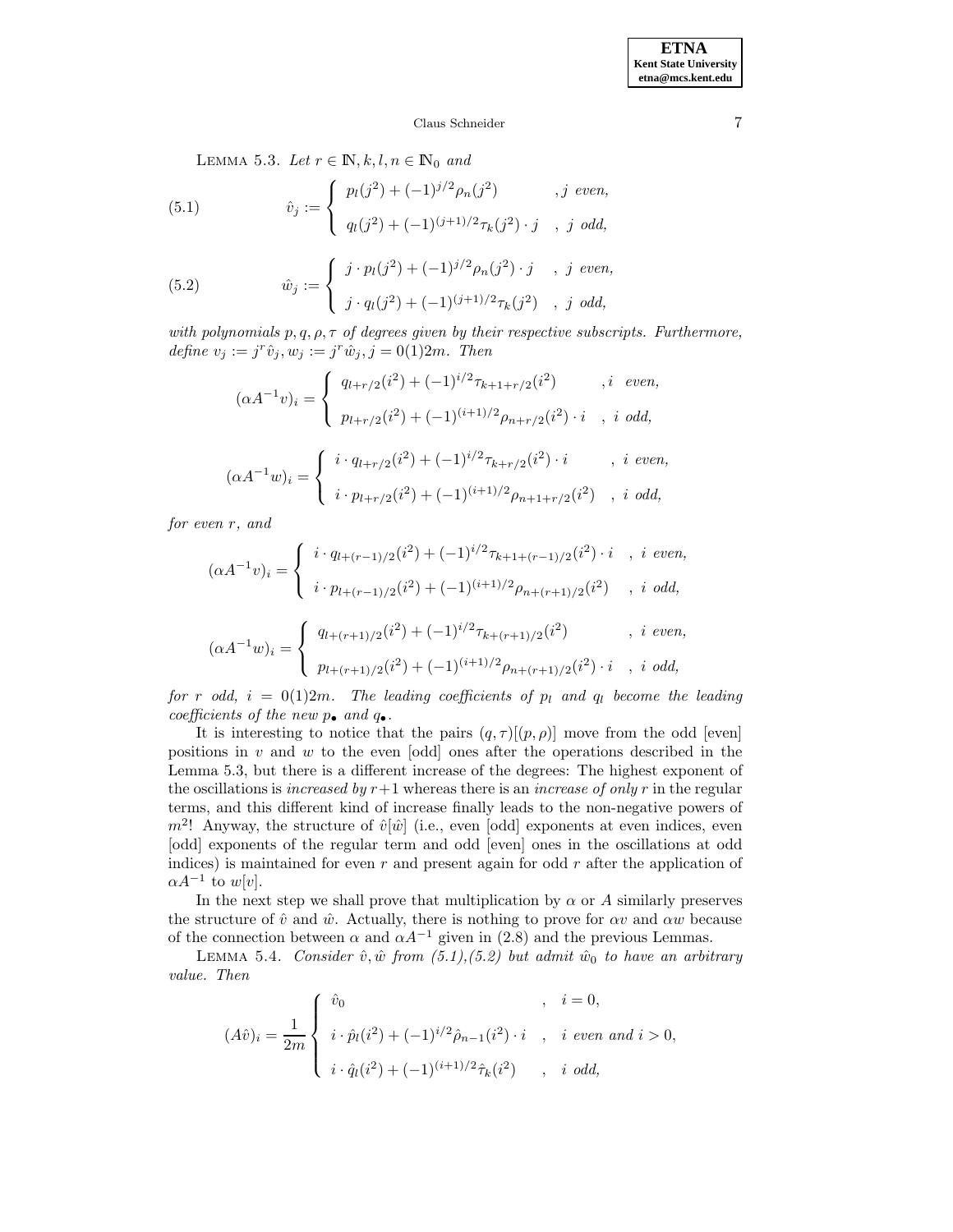$$
(A\hat{w})_i = \frac{1}{2m} \begin{cases} \begin{array}{ll} \hat{w}_0 & , i = 0, \\ \hat{p}_{l+1}(i^2) + (-1)^{i/2} \hat{\rho}_n(i^2) & , i \text{ even and } i > 0, \\ \begin{array}{ll} \hat{q}_{l+1}(i^2) + (-1)^{(i+1)/2} \hat{\tau}_{k-1}(i^2) \cdot i & , i \text{ odd,} \end{array} \end{cases}
$$

Hence the structure of  $\hat{v}, \hat{w}$  is simply swapped. The highest exponent of the oscillations is decreased by one whereas it is increased by one at the regular term. The leading coefficients of  $\hat{p}_{\bullet}, \hat{q}_{\bullet}$  are those of  $p_{\bullet}, q_{\bullet}$  but divided by the highest exponent of  $\hat{p}_{\bullet}, \hat{q}_{\bullet}$ (as in integration of polynomials).

*Proof.* Multiplying a row of  $A$  with a vector may be considered as applying the trapezoidal rule! After sorting the oscillating terms according to their sign it is now useful to interpret the multiplication by  $A$  as the difference between a trapezoidal approximation and one obtained by the mid–point rule. Hence, integration of polynomials, Euler–MacLaurin, and Bernoulli prove the assertion.

REMARK . The dot product of b with  $\hat{v}$  or  $\hat{w}$  also maintains their structure, because  $b^T =$  last row of  $A$  — see (2.6).

In the ODE case we could finish this section now, because there are no fat nodes, i.e., no  $\alpha A^{-1}$  and therefore no oscillations. In the DAE case, however, it remains to study the componentwise multiplication of vectors containing oscillations like  $\hat{v}$  and  $\hat{w}$ . A short calculation shows that this operation too preserves the structure described in Lemma 5.3, but unfortunately, the oscillating terms may lose their changing signs as a result of this operation and, hence, become part of the regular terms. If the degree of these former oscillations is the same as or higher than the degree of the former regular terms, then the sign–independent non–negative exponents of  $m$  appear in the Theorem 3.1. This concludes Section 5. The final step of the proof will be given in Section 6 where we will compute the exponents of H at which the different sums start.

**6. Counting.** The rules (4.1), (4.2) and the results of the previous Section prove inductively the structure of order–vectors for the LIMP rule. By separating regular terms from terms which are still oscillating or which had their origin in oscillations, we obtain the following result:

$$
v_i := \frac{\varphi}{(2m)^k} \begin{cases} p_{k/2}(i^2) + \hat{p}_{l_1}(i^2) + (-1)^{i/2} \rho_{n_1}(i^2) & , i \text{ even,} \\ q_{k/2}(i^2) + \hat{q}_{l_2}(i^2) + (-1)^{(i+1)/2} \tau_{n_2}(i^2) \cdot i & , i \text{ odd,} \end{cases}
$$

for  $k$  even, and

$$
v_i := \frac{\varphi}{(2m)^k} \left\{ \begin{array}{ll} \cos t. & , & i = 0 \\[1ex] i \cdot p_{(k-1)/2}(i^2) + i \cdot \hat{p}_{l_1}(i^2) + (-1)^{i/2} \rho_{n_1}(i^2) \cdot i & , & i \text{ even and} \\[1ex] i \cdot q_{(k-1)/2}(i^2) + i \cdot \hat{q}_{l_2}(i^2) + (-1)^{(i+1)/2} \tau_{n_2}(i^2) & , & i \text{ odd,} \end{array} \right.
$$

for k odd,  $i = 0(1)2m$ . The leading coefficient of the polynomials  $p_{\bullet}, q_{\bullet}$  is 1.

An order–vector u for z and order k has the structure given by v with  $\varphi$  replaced by  $\lambda(u) = \sigma(u) \cdot (k+1)$ . An order-vector x for y and order  $k+1$  has the structure given by v with  $\varphi$  replaced by  $\sigma(x) \cdot (k+1)$ .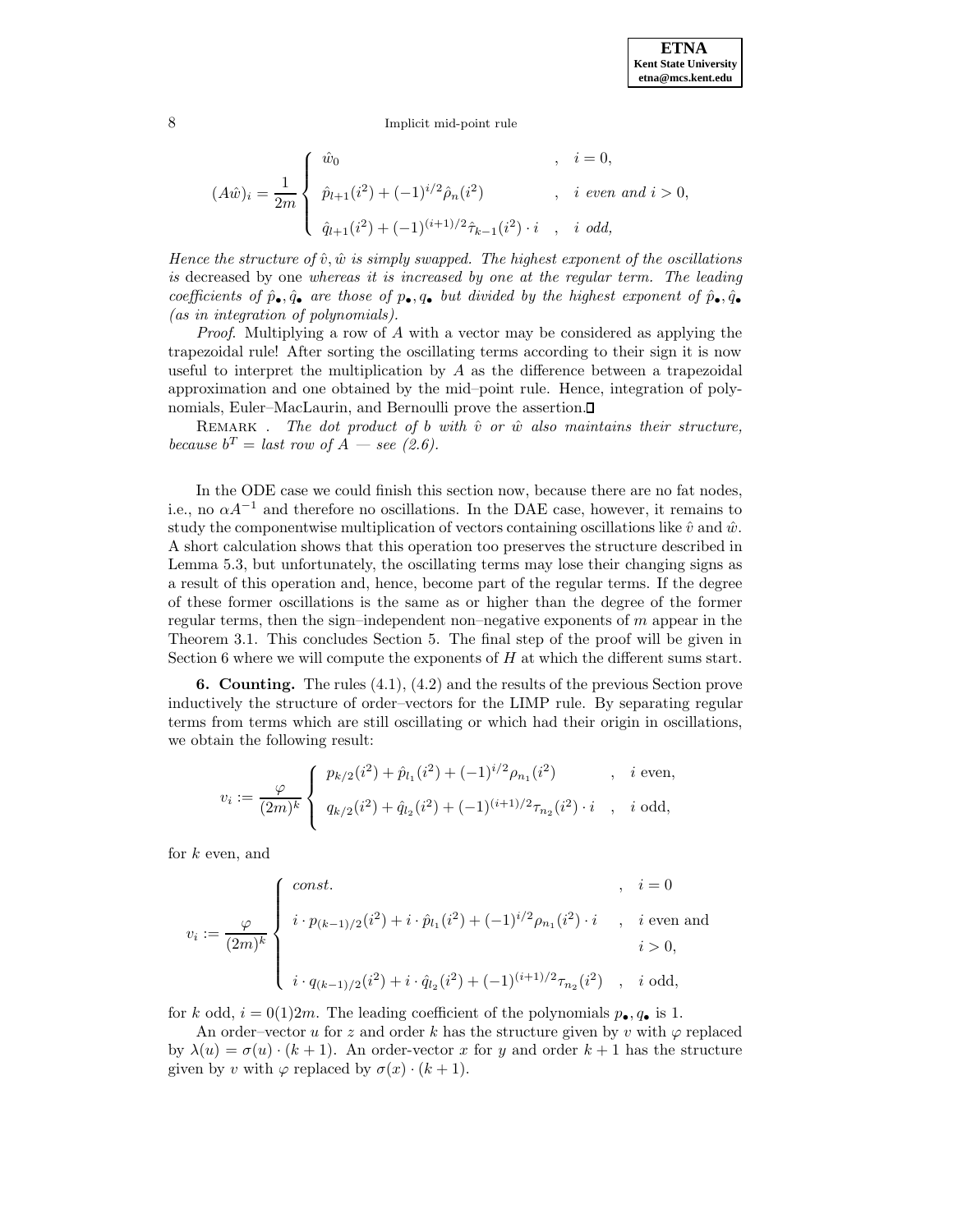### Claus Schneider 9

Hence,  $b^T A^{-1} u = u_{2m} = \lambda(u) + \sum_{\mu=1}^{k/2} \beta_{\mu} m^{-2\mu} + \sum_{\mu=0}^{l_1} \gamma_{\mu} m^{2(\mu-k/2)}$  $+ (-1)^m \sum_{\mu=0}^{n_1} \delta_\mu m^{2(\mu-k/2)}$  holds for an order-vector u for z and order k, k even, and Lemma 5.4 (with the last row of A, i.e., with  $b^T$ ) yields for the same case

$$
b^{T}u = \lambda(u)/(k+1) + \sum_{\mu=1}^{k/2} \hat{\beta}_{\mu} m^{-2\mu} + \sum_{\mu=0}^{l_{1}} \hat{\gamma}_{\mu} m^{2(\mu-k/2)}
$$

$$
+(-1)^{m} \sum_{\mu=0}^{n_{1}-1} \hat{\delta}_{\mu} m^{2(\mu-k/2)},
$$

$$
\sigma(u) = \lambda(u)/(k+1).
$$

Therefore, the respective order conditions do not hold, in general, but they allow an expansion in  $m^2$ , and this property does not depend on the order  $k$  — as the lemmas showed. However, we still must discuss the degrees  $n_1, n_2$ , and  $l_1, l_2$ . Obviously, they depend on the 'history' of the order–vector — that means they depend on the number of operations (multiplying by  $\alpha A^{-1}$ , A, or componentwise) which were performed while constructing them recursively. It suffices to count this influence in the worst case in order to recognize the first appearance of an exponent greater or equal  $k$ . From the lemmas we know that multiplication by  $\alpha A^{-1}$  introduces the oscillation and increases its influence. Therefore, the sequence  $u^{(j)}$  of order–vectors for z and order j defined by

$$
u^{(2)} := (\alpha e)^2
$$
,  $u^{(j)} := (\alpha e) * \alpha A^{-1} u^{(j-1)}, j > 2$ ,

deliver the fastest amplification of the oscillating terms. At  $j = 3$  we have 3 as highest exponent in the regular terms, 1 in the evenly indexed oscillations, and no oscillation at all at odd indices. Therefore, at  $j = 5$ , the oscillation also has exponent 5. Hence, we have proved the  $H^3$  and  $H^5$  factors up to the oscillations in (3.2). In order to obtain the  $H^4$  and  $H^8$  at these places in (3.1) we have to study  $b^T u^{(j)}$ , an order condition for y and order  $j + 1$ . However, the dot product with b decreases the degree of the oscillation. Nevertheless, the first oscillation occurs in  $b^T u^{(3)}$  and it lasts through  $b^T u^{(7)}$  where it reaches the exponent of the regular term. Clearly,  $\alpha A^{-1}u^{(4)}$  (which is not an order–vector) has 4 as highest exponent in the regular term and in the oscillations because  $(\alpha e)_i = i/(2m)$ . Therefore  $(\alpha A^{-1}u^{(4)})^2$ , which  $is$  an order–vector for  $z$  and order 8, is the first case of the difficulties introduced by componentwise multiplication of perturbed terms. This fact explains the  $H^8$  in front of the last sum of (3.2). Then  $b^T(\alpha A^{-1}u^{(4)})^2$  cannot do better and still maintain the no–longer–oscillating perturbations, leading to the  $H^9$  which is present in all terms of the last sum in (3.1). Thus, we have finally proved all statements of the Theorem 3.1.

A first application of the results could be replacing every asterisk by a 7 in Table 4.5 of [8, p.473].

**Acknowledgement.** It is a pleasure to thank M. Landvogt (Mainz University) who helped me with first important steps of this work by computing nearly 30 order– vectors as functions of m. Some of the calculations were easy but most required a number of iterations until our results matched. In addition, the referee's report helped me to improve the readability of the paper.